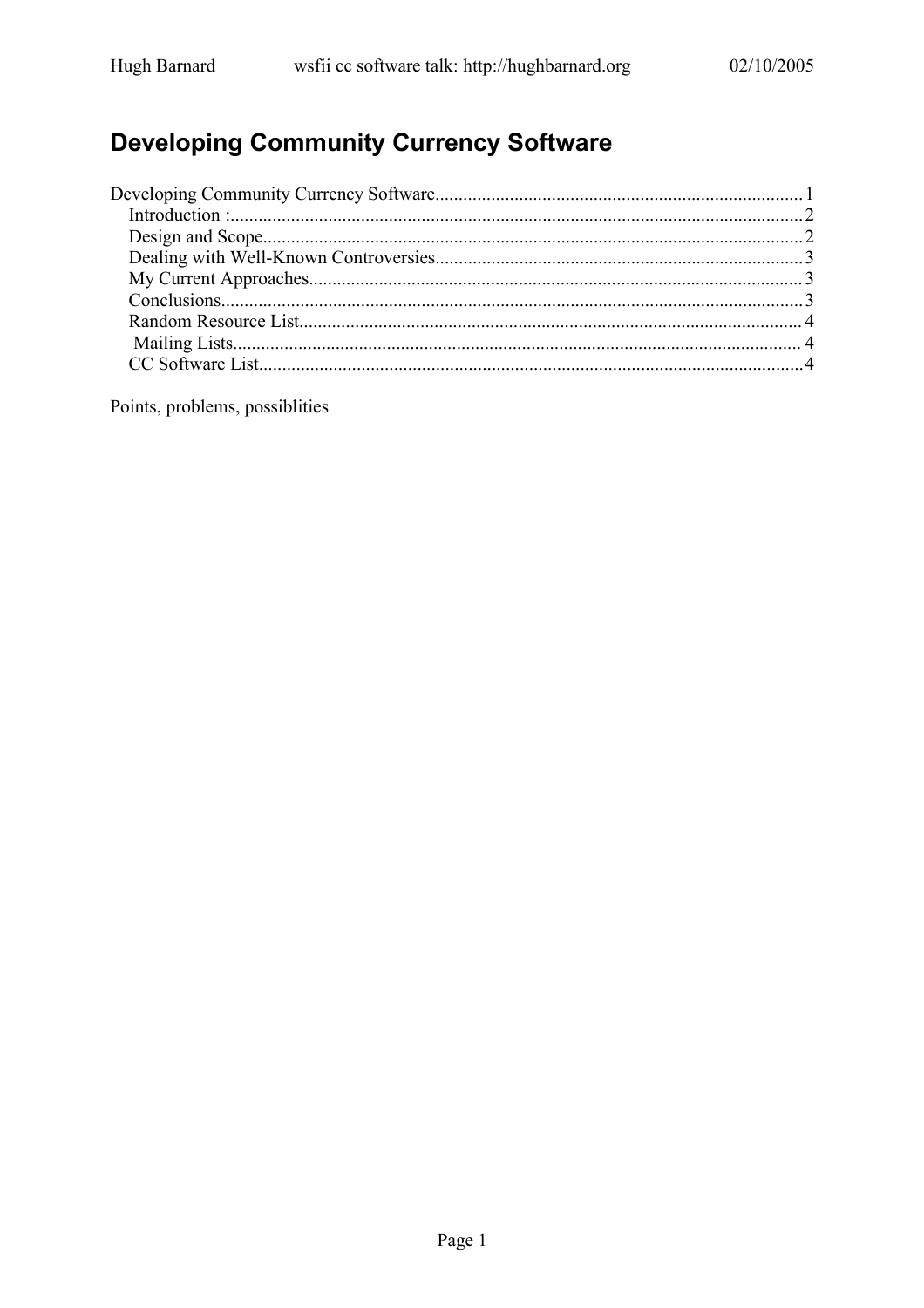#### *Introduction :*

- Based on two attempts at cclite
- Based on conversations with Mary Fee, Michael Linton et al.
- Reading on the web and books
- Not the last word

Don't do this in isolation, read and communicate!

# *Design and Scope*

What kind of currency system? (LETS, Gisellian variants, Timebanks, E-cash, Paper monies, Hybrids)

What kind and size of populations (size, technical skill of users, access to computers, locality, user bond (geographic, interests, demographic), multilingual or monolingual)

What kind of interfaces (manual, web, card and smart card, email, SMS, physical token=cash, electronic token)

What kind of architectures and exchanges (Isolated, federated using XML, monolithic, OFX, HBCI, handcrafted)

What kind of surrounding process:

- Run by small groups
- Run by hosting and/or 'banking' organisations
- Run by mixtures
- Run by central accountants

What kind of governance?:

- Highly governed (members must be sponsored, for example)
- Hardly governed (cash, people 'mustn't' forge cash but anyone can hold it)

Discovery process, are there specific top level domains or subdomains for currencies?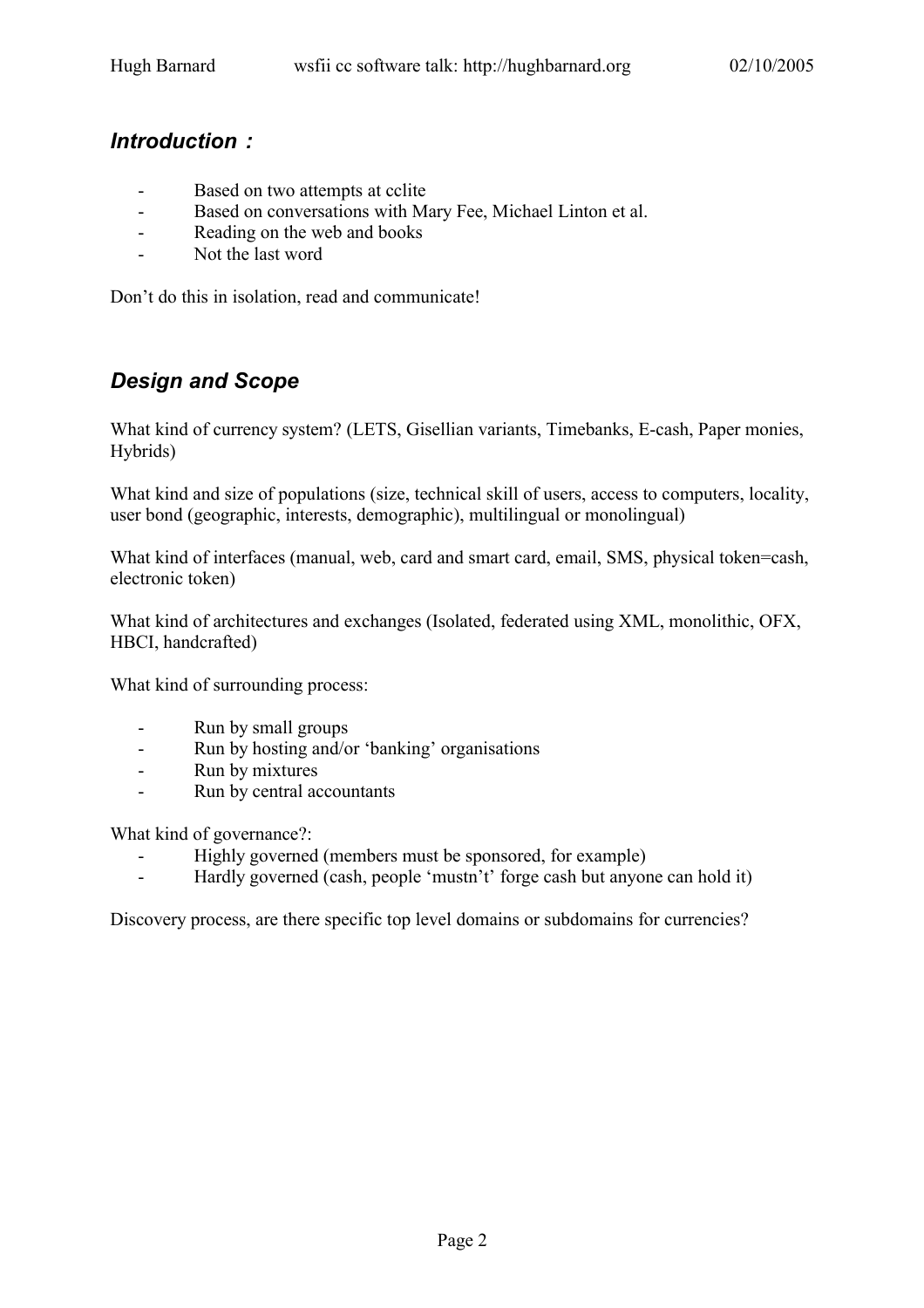# *Dealing with Well-Known Controversies*

- Demurraged currencies
- Timebank and 'soft-fiat' versus LETS types
- Small scale currencies that are inter-traded
- Wholly or partially convertible currencies
- Cash-like currencies
- Positive interest (as opposed to demurrage)
- Software scope: accounting, accounting/advertising or accounting/advertising/reputation

# *My Current Approaches*

- Multiple interface (mail, web, sms and probably smart card)
- Look for common and generalisable areas
- Look for multiple uses for the same software structure
- Keep complexity acceptable
- Do exchanges using already developed standards '(SOAP at present)
- Use software as a laboratory for exploring 'hard' problems (federated trading and multicurrency are hard, for example)
- Use well known libraries and mature languages
- Keep in mind that others will want to modify and maintain
- Multicurrency, federated, multilingual ready, even if not used (hard to add later)
- Often easy to design in than retro-fit as long as complexity is OK
- Specific 'easy' place for cautious modifiers

Future Developments

- Get at least one group going first
- Use feedback rather than money 'theory', listen to the people!
- Jabber based exchanges?
- Ruby based software?
- Adoption of a standard financial exchange format?
- Smart card experiments

## *Conclusions*

Developing cc software is not a 'neutral' act. You're usually buying in to a 'view' when developing.

This is not the last word, there's a number of (fairly) random resources at the end of this handout which is also on the web at http://hughbarnard.org/wsfii

Software that I'm currently developing: http://hughbarnard.org/index.cgi?name=cclite.html